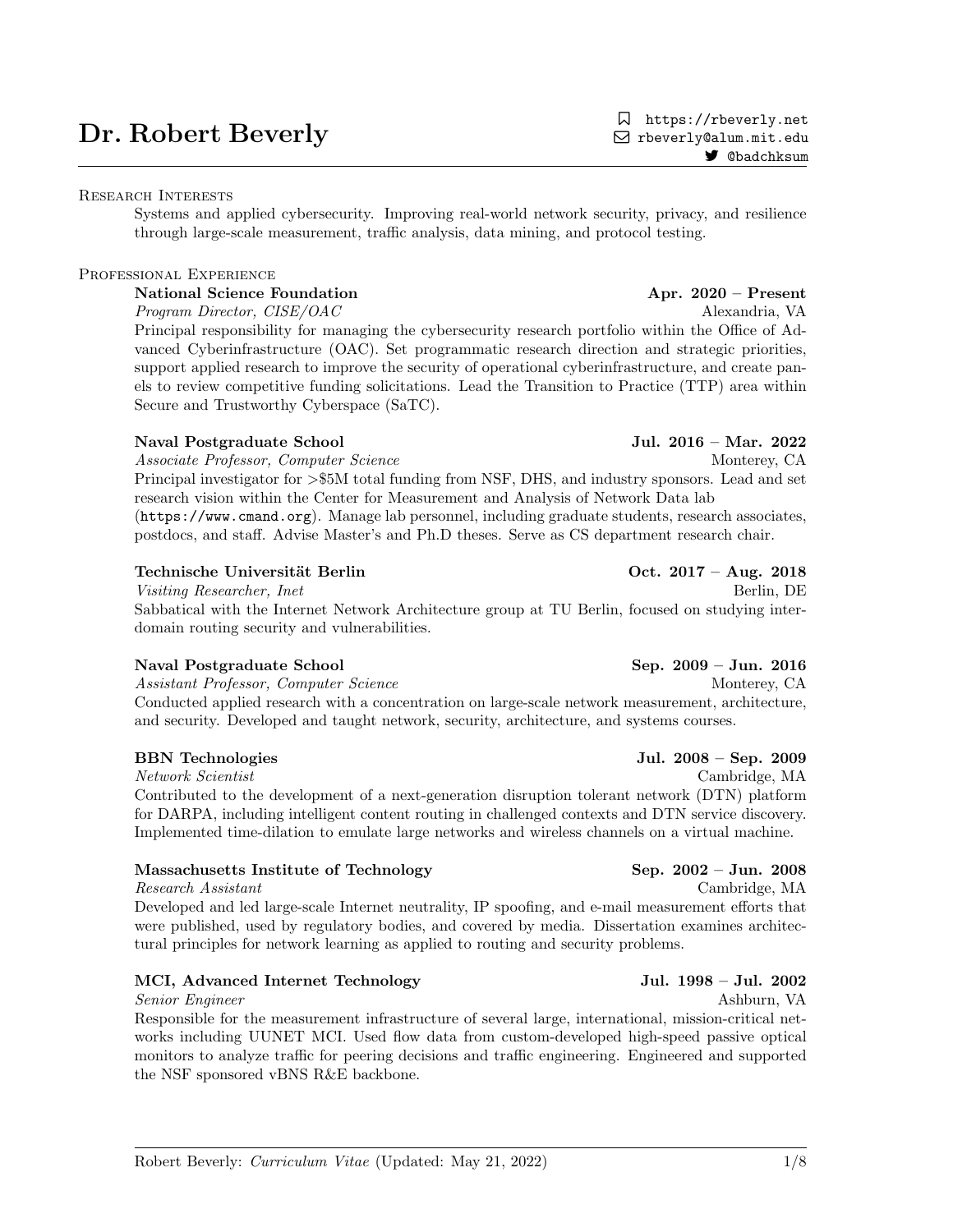# Massachusetts Institute of Technology Cambridge, MA Ph.D in Electrical Engineering and Computer Science, Jun 2008. Massachusetts Institute of Technology Cambridge, MA

MS in Electrical Engineering and Computer Science, Sept 2004.

## Georgia Institute of Technology and Atlanta, GA

BS in Computer Engineering, Dec 1996. Magna Cum Laude

### Teaching Experience

**EDUCATION** 

### Naval Postgraduate School Fall 2009 – Present

Associate Professor Monterey, CA

Taught, revamped, and updated CS3502 (Computer Networks), CS4550 (Computer Networks II), CS4538 (Wireless Security). Created and developed CS4558 (Network Traffic Analysis) to meet student and institution demand. Created and developed CS4920 (Machine Learning in Data Networks). Across approximately 15 terms of teaching, received an average instructor rating of 4.8/5.0 from students. Recognized in 2011, 2013, 2015, and 2017 with NPS Teaching Excellence Award. Advised  $\approx 40$  Master's and Ph.D theses; co-authored refereed publications with  $\approx 15$  thesis students at competitive peer-reviewed venues.

### Naval Postgraduate School Fall 2013 – Present

STEM Mentor Monterey, CA

Mentor local Monterey-area high-school and community-college students, especially under-represented groups, through the NPS STEM internship program. Students gain real-world experience and exposure to CS by participating in my group's research projects.

### Massachusetts Institute of Technology Fall 2004, Fall 2006

Teaching Assistant Cambridge, MA TA for graduate-level computer networks course. Created and taught selected lectures, led weekly recitations. Wrote and graded tests and homework; assisted students with course projects.

### University of Ghana Summer 2005

Visiting Lecturer Accra, Ghana Taught and designed an intensive eight-week, eight-hour per-day curriculum on object oriented programming for ∼100 Ghanaian college students using fewer than 30 computers.

# REFEREED PUBLICATIONS ( $\mathbf{\mathcal{P}} =$  BEST PAPER AWARD)

Bibliometrics: h-index: 28, i10-index: 45

- 1.  $\blacktriangledown$  Erik C. Rye, Robert Beverly, and kc claffy. Follow the Scent: Defeating IPv6 Prefix Rotation Privacy. In Proceedings of the ACM SIGCOMM Internet Measurement Conference (IMC), November 2021. Acceptance rate: 54/196 (28%)
- 2. Taha Albakour, Oliver Gasser, Robert Beverly, and Georgios Smaragdakis. Third Time's Not a Charm: Exploiting SNMPv3 for Router Fingerprinting. In Proceedings of the ACM SIGCOMM Internet Measurement Conference (IMC), November 2021. Acceptance rate: 54/196 (28%)
- 3. Thomas Krenc, Robert Beverly, and Georgios Smaragdakis. AS-level BGP Community Usage Classification. In Proceedings of the ACM SIGCOMM Internet Measurement Conference (IMC), November 2021. Acceptance rate: 54/196 (28%)
- 4. Matthieu Gouel, Kevin Vermeulen, Olivier Fourmaux, Timur Friedman, and Robert Beverly. IP Geolocation Database Stability and Implications for Network Research. In Proceedings of the Network Traffic Measurement and Analysis Conference (TMA), September 2021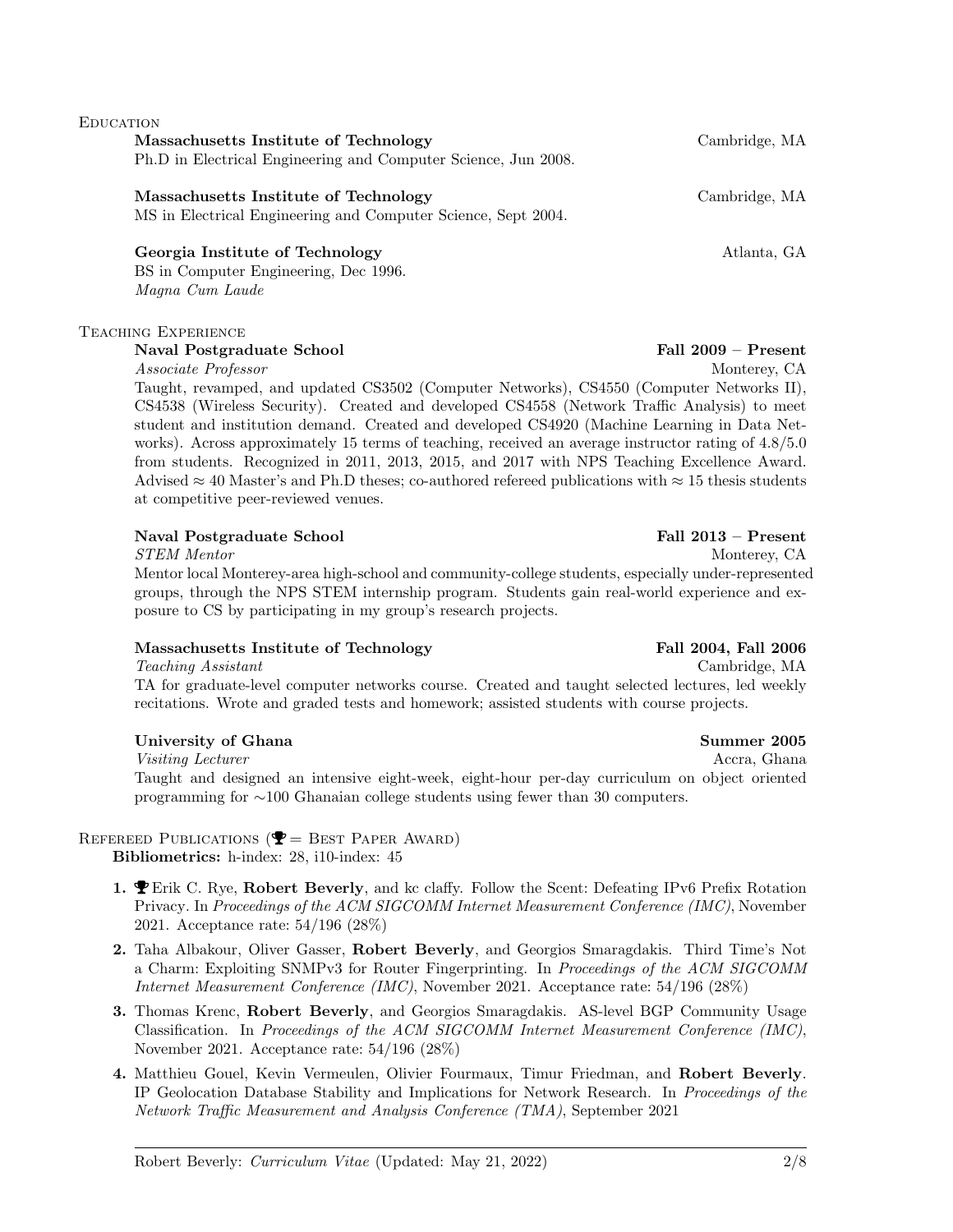- 5. Thomas Krenc, Robert Beverly, and Georgios Smaragdakis. Keep your Communities Clean: Exploring the Routing Message Impact of BGP Communities. In Proceedings of the ACM Conference on emerging Networking Experiments and Technologies (CoNEXT), December 2020. Acceptance rate: 42/168 (25%)
- 6. Erik C. Rye, Jeremy Blackburn, and Robert Beverly. Reading In-Between the Lines: An Analysis of Dissenter. In Proceedings of the ACM SIGCOMM Internet Measurement Conference (IMC), October 2020. Acceptance rate: 54/216 (25%)
- 7. Erik C. Rye and Robert Beverly. Discovering the IPv6 Network Periphery. In Proceedings of the Passive and Active Network Measurement Conference (PAM), March 2020. Acceptance rate: 19/65 (29%)
- 8. Kevin Vermeulen, Justin Rohrer, Robert Beverly, Olivier Fourmaux, and Timur Friedman. Diamond-Miner: Comprehensive Discovery of the Internet's Topology Diamonds. In Proceedings of USENIX Symposium on Networked Systems Design and Implementation (NSDI), February 2020. Acceptance rate: 48/275 (17%)
- 9. Matthew Luckie, Robert Beverly, Ryan Koga, Ken Keys, Joshua A. Kroll, and k claffy. Network Hygiene, Incentives, and Regulation: Deployment of Source Address Validation in the Internet. In Proceedings of the ACM SIGSAC Conference on Computer and Communications Security (CCS), November 2019. Acceptance rate: 117/772 (15%)
- 10. Erik C. Rye and Robert Beverly. Sundials in the Shade: An Internet-wide Perspective on ICMP Timestamps. In Proceedings of the Passive and Active Network Measurement Conference (PAM), March 2019. Acceptance rate: 20/75 (27%)
- 11. Robert Beverly, Ramakrishnan Durairajan, David Plonka, and Justin P. Rohrer. In the IP of the Beholder: Strategies for Active IPv6 Topology Discovery. In Proceedings of the ACM SIGCOMM Internet Measurement Conference (IMC), November 2018. Acceptance rate: 43/174 (24%)
- 12. Florian Streibelt, Franziska Lichtblau, Robert Beverly, Anja Feldmann, Cristel Pelsser, Georgios Smaragdakis, and Randy Bush. BGP Communities: Even more Worms in the Routing Can. In Proceedings of the ACM SIGCOMM Internet Measurement Conference (IMC), November 2018. Acceptance rate: 43/174 (24%)
- 13. Matthew Luckie and Robert Beverly. The Impact of Router Outages on the AS-level Internet. In Proceedings of ACM SIGCOMM, August 2017. Acceptance rate: 36/250 (14%)
- 14.  $\bullet$  Mark Allman, Robert Beverly, and Brian Trammell. Principles for measurability in protocol design. SIGCOMM Comput. Commun. Rev., 47(2):2–12, May 2017
- 15. Jeremy Martin, Erik C. Rye, and Robert Beverly. Decomposition of MAC Address Structure for Granular Device Inference . In Proceedings of the 32nd Annual Computer Security Applications Conference (ACSAC), December 2016. Acceptance rate:  $48/210$  (23%)
- 16. Robert Beverly. Yarrp'ing the Internet: Randomized High-Speed Active Topology Discovery. In Proceedings of the ACM SIGCOMM Internet Measurement Conference (IMC), November 2016. Acceptance rate: 46/182 (25%)
- 17. Erik C. Rye, Justin P. Rohrer, and Robert Beverly. Revisiting AS-Level Graph Reduction. In Proceedings of the Eighth IEEE International Workshop on Network Science for Communication Networks (NetSciCom), April 2016. Acceptance rate: 6/25 (24%)
- 18.  $\bullet$  Matthew Luckie, Robert Beverly, Tiange Wu, Mark Allman, and kc claffy. Resilience of Deployed TCP to Blind Attacks. In Proceedings of the ACM SIGCOMM Internet Measurement Conference (IMC), October 2015. Acceptance rate:  $44/169$  (26%)
- 19. Robert Beverly, Matthew Luckie, Lorenza Mosley, and kc claffy. Measuring and Characterizing IPv6 Router Availability. In Proceedings of the 16th Conference on Passive and Active Network Measurement (PAM), March 2015. Acceptance rate: 27/100 (27%)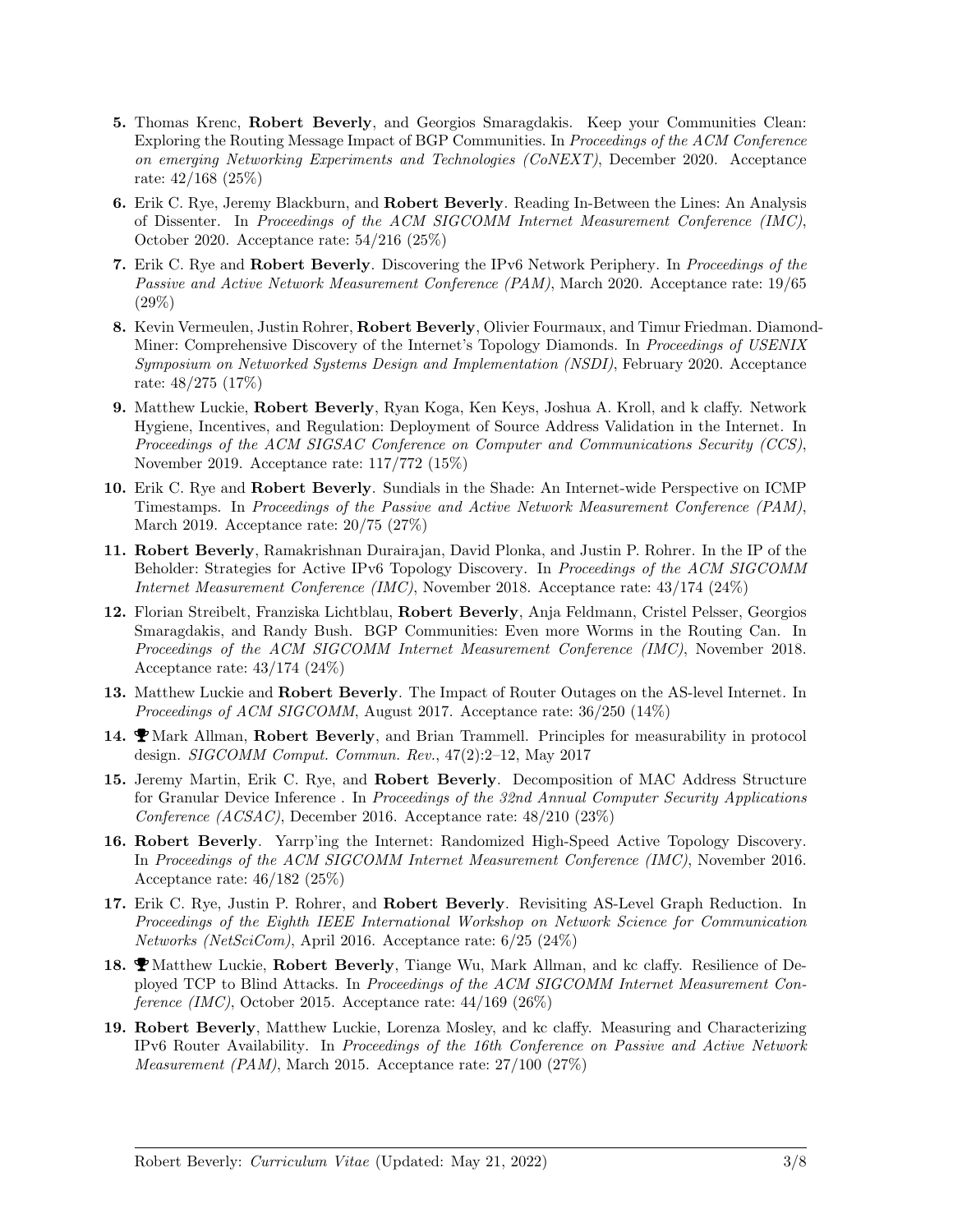- 20. Robert Beverly and Arthur Berger. Server Siblings: Identifying Shared IPv4/IPv6 Infrastructure via Active Fingerprinting. In Proceedings of the 16th Conference on Passive and Active Network Measurement (PAM), March 2015. Acceptance rate: 27/100 (27%)
- 21. Lance Alt, Robert Beverly, and Alberto Dainotti. Uncovering Network Tarpits with Degreaser. In Proceedings of the 30th Annual Computer Security Applications Conference (ACSAC), pages 156–165, 2014. Acceptance rate: 47/236 (19%)
- 22. Ryan Craven, Robert Beverly, and Mark Allman. A Middlebox-cooperative TCP for a Non Endto-end Internet. In Proceedings of ACM SIGCOMM, pages 151-162, August 2014. Acceptance rate: 45/237 (19%)
- 23. Guillermo Baltra, Robert Beverly, and Geoffrey G. Xie. Ingress Point Spreading: A New Primitive for Adaptive Active Network Mapping. In Proceedings of the 15th Conference on Passive and Active Network Measurement (PAM), volume 8362, pages 56–66, March 2014. Acceptance rate: 24/76 (32%)
- 24. Matthew Luckie, Robert Beverly, William Brinkmeyer, and kc claffy. Speedtrap: Internet-Scale IPv6 Alias Resolution. In Proceedings of the ACM SIGCOMM Internet Measurement Conference (IMC), pages 119–126, 2013. Acceptance rate: 42/178 (24%)
- 25. Arthur Berger, Nicholas Weaver, Robert Beverly, and Larry Campbell. Internet Nameserver IPv4 and IPv6 Address Relationships. In Proceedings of the ACM SIGCOMM Internet Measurement Conference (IMC), pages 91–104, 2013. Acceptance rate: 42/178 (24%)
- 26. Samuel Trassare, Robert Beverly, and David Alderson. A technique for network topology deception. In Military Communications Conference (MILCOM), pages 1795–1800, November 2013
- 27. Jeremy Martin, Danny Rhame, Robert Beverly, and John McEachen. Correlating GSM and 802.11 Hardware Identifiers. In Military Communications Conference (MILCOM), pages 1398–1403, November 2013
- 28. Robert Beverly, William Brinkmeyer, Matthew Luckie, and Justin P. Rohrer. IPv6 Alias Resolution via Induced Fragmentation. In Proceedings of the 14th Conference on Passive and Active Network Measurement (PAM), volume 7799, pages 155–165, March 2013. Acceptance rate: 24/74 (32%)
- 29. Robert Beverly and Mark Allman. Findings and implications from data mining the IMC review process. SIGCOMM Comput. Commun. Rev., 43(1):22–29, January 2013
- 30. Georgios Kakavelakis, Robert Beverly, and Joel Young. Auto-learning of SMTP TCP Transport-Layer Features for Spam and Abusive Message Detection. In Proceedings of the 25th USENIX Large Installation Systems Administration Conference (LISA), December 2011. Acceptance rate: 29/62 (47%)
- 31. Steven Bauer, Robert Beverly, and Arthur Berger. Measuring the state of ECN readiness in servers, clients,and routers. In Proceedings of the ACM SIGCOMM Internet measurement conference (IMC), pages 171–180, 2011. Acceptance rate: 42/220 (19%)
- 32.  $\bullet$  Scott Huchton, Geoffrey G. Xie, and Robert Beverly. Building and evaluating a k-resilient mobile distributed file system resistant to device compromise. In *Military Communications Conference* (MILCOM), pages 1315–1320, November 2011
- 33. **PRobert Beverly**, Simson Garfinkel, and Greg Cardwell. Forensic carving of network packets and associated data structures. Digital Investigation,  $8(1)$ :S78 – S89, 2011. DFRWS. Acceptance rate: 14/62 (23%)
- 34. Neil C Rowe, Simson L Garfinkel, Robert Beverly, and Panayotis Yannakogeorgos. Challenges in monitoring cyberarms compliance. International Journal of Cyber Warfare and Terrorism (IJCWT), 1(2):35–48, 2011
- 35. Zachary N. J. Peterson, Mark Gondree, and Robert Beverly. A position paper on data sovereignty: The importance of geolocating data in the cloud. In Proceedings of the 3nd USENIX workshop on Hot Topics in Cloud Computing, June 2011. Acceptance rate: 23/72 (32%)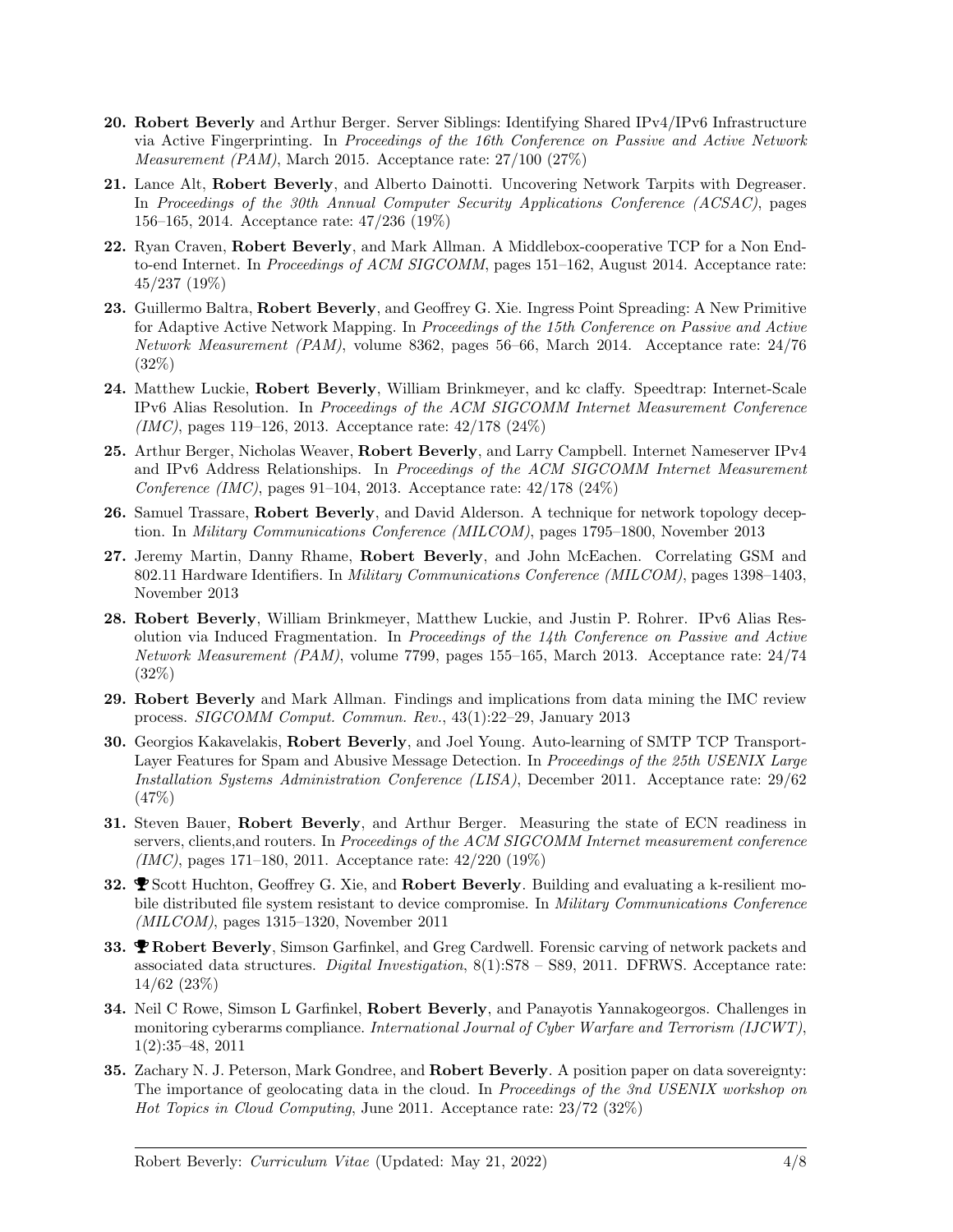- 36. Robert Beverly, Arthur Berger, and Geoffrey G. Xie. Primitives for active Internet topology mapping: toward high-frequency characterization. In Proceedings of the ACM 10th annual conference on Internet measurement (IMC), pages 165–171, 2010. Acceptance rate:  $47/211$  (22%)
- 37. Rob Jansen and Robert Beverly. Toward anonymity in Delay Tolerant Networks: Threshold Pivot Scheme. In Military Communications Conference (MILCOM), pages 587–592, November 2010
- 38. Robert Beverly, Arthur Berger, Young Hyun, and kc claffy. Understanding the efficacy of deployed Internet source address validation filtering. In Proceedings of the 9th ACM SIGCOMM conference on Internet measurement conference (IMC), pages 356–369, 2009. Acceptance rate: 41/183 (22%)
- 39. Robert Beverly. A human factors approach to spam filtering. In Proceedings of the Sixth Conference on Email and Anti-Spam (CEAS), July 2009
- 40. Robert Beverly and Karen Sollins. An Internet protocol address clustering algorithm. In Proceedings of the USENIX Third conference on Tackling computer systems problems with machine learning techniques, SysML'08, pages 5–5, 2008
- 41. Robert Beverly and Karen Sollins. Exploiting transport-level characteristics of spam. In Proceedings of the Fifth Conference on Email and Anti-Spam (CEAS), August 2008
- 42. Robert Beverly, Steven Bauer, and Arthur Berger. The Internet is not a big truck: toward quantifying network neutrality. In Proceedings of the 8th Conference on Passive and Active Network Measurement (PAM), pages 135–144, 2007. Acceptance rate: 21/80 (26%)
- 43. Robert Beverly and Mike Afergan. Machine learning for efficient neighbor selection in unstructured p2p networks. In Proceedings of the 2nd USENIX workshop on Tackling computer systems problems with machine learning techniques, pages 1:1–1:6, 2007
- 44. Robert Beverly, Karen Sollins, and Arthur Berger. SVM learning of IP address structure for latency prediction. In Proceedings of the 2006 SIGCOMM workshop on Mining network data, MineNet '06, pages 299–304, 2006
- 45. Steven Bauer, Peyman Faratin, and Robert Beverly. Assessing the assumptions underlying mechanism design for the internet. In Proceedings of ACM Economics of Networked Systems (NetEcon), June 2006
- 46. Robert Beverly and Steven Bauer. The spoofer project: inferring the extent of source address filtering on the internet. In Proceedings of the USENIX Steps to Reducing Unwanted Traffic on the Internet Workshop (SRUTI), 2005. Acceptance rate: 13/35 (37%)
- 47. Mike Afergan and Robert Beverly. The state of the email address. SIGCOMM Comput. Commun. Rev., 35:29–36, January 2005
- 48. Robert Beverly. A Robust Classifier for Passive TCP/IP Fingerprinting. In Passive and Active Network Measurement (PAM), volume 3015 of Lecture Notes in Computer Science, pages 158–167. 2004. Acceptance rate: 30/174 (17%)
- 49. **PRobert Beverly.** RTG: A Scalable SNMP Statistics Architecture for Service Providers. In Proceedings of the 16th USENIX Large Installation Systems Administration Conference (LISA), pages 167–174, November 2002

#### OTHER PUBLICATIONS

- 1. Erik Rye and Robert Beverly. Customer Management DNS Resource Records. RFC 8567 (Informational), April 2019
- 2. Justin P. Rohrer, Blake LaFever, and Robert Beverly. Empirical Study of Router IPv6 Interface Address Distributions. IEEE Internet Computing, August 2016
- 3. Robert Beverly and Lance Alt. On the potential for mining unstructured public data to aid network intelligence. In ACSAC (Poster), December 2014
- 4. Robert Beverly, Ryan Koga, and kc claffy. Initial longitudinal analysis of IP source spoofing capability on the Internet, July 2013. ISOC Whitepaper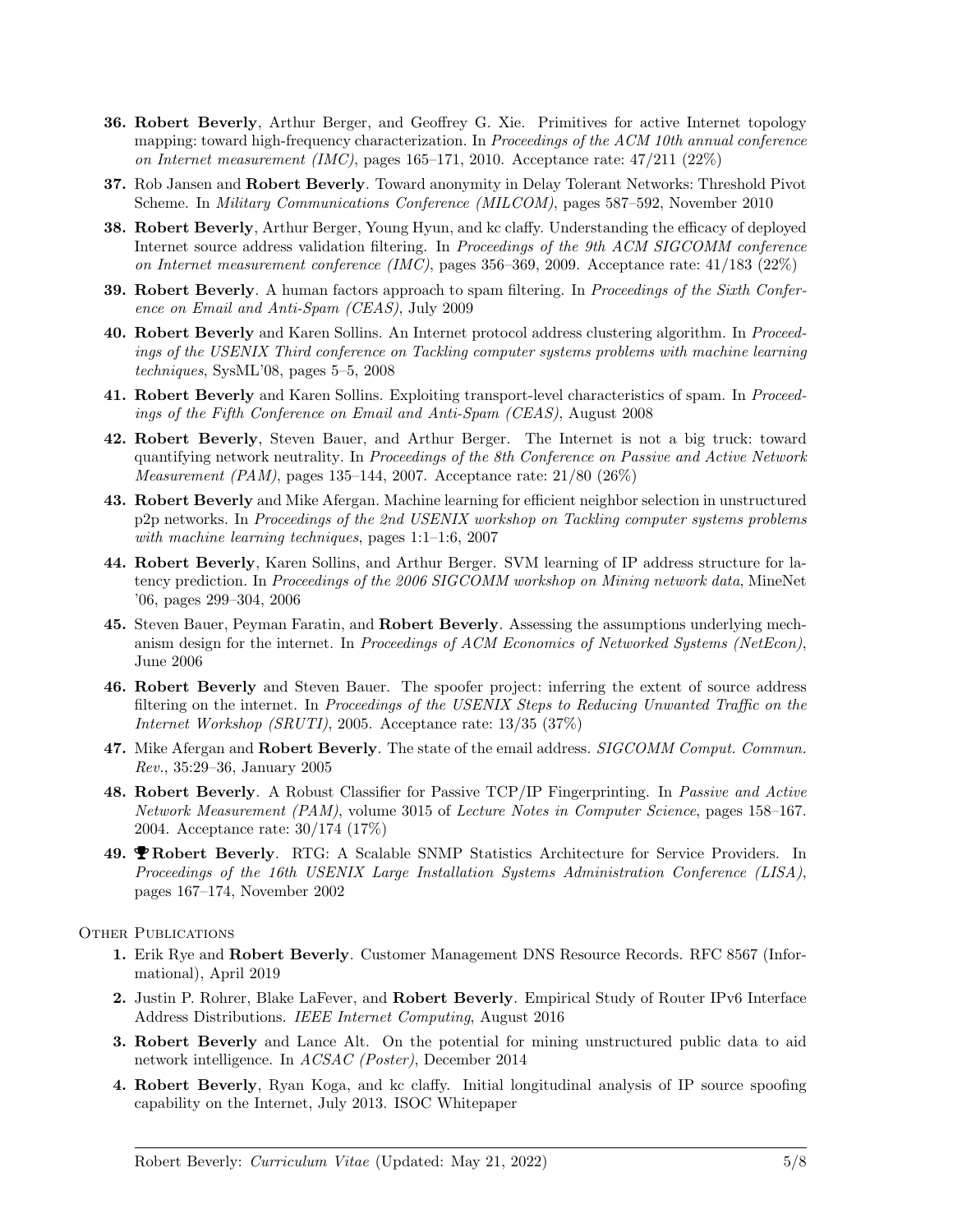- 5. Ryan Craven, Kristina Foster, and Robert Beverly. Adversarial TCP: An Offensive TCP Stack to Penalize Abusive Connectivity. In USENIX LISA (Poster), December 2011
- 6. Le Nolan, Robert Beverly, and Joel Young. New approaches to characterizing scam-hosting connectivity. In USENIX Security (Poster), August 2011
- 7. kc claffy, Emile Aben, Jordan Auge, Robert Beverly, Fabian Bustamante, Benoit Donnet, Timur Friedman, Marina Fomenkov, Peter Haga, Matthew Luckie, and Yuval Shavitt. The 2nd workshop on active Internet measurements (AIMS-2) report. ACM SIGCOMM Comput. Commun. Rev., 40:53–58, 2010
- 8. kc claffy, Marina Fomenkov, Ethan Katz-Bassett, Robert Beverly, Beverly A. Cox, and Matthew Luckie. The workshop on active internet measurements (aims) report. SIGCOMM Comput. Commun. Rev., 39:32–36, October 2009
- 9. Robert Beverly and Steven Bauer. Tracefilter: A tool for locating network source address validation filters. In USENIX Security (Poster), August 2007
- 10. Robert Beverly. Robust clustering techniques in bioinformatics (18.417). In MIT OpenCourse-Ware, December 2004
- 11. Robert Beverly. MS-SQL slammer/sapphire traffic analysis, January 2003. http://rbeverly.n et/research/slammer/
- 12. R. Beverly and k. claffy. Wide-Area Multicast Traffic Characterization. In IEEE Network, Jan/Feb 2003.
- 13. R. Beverly, G. Miller, and K. Thompson. Multicast Performance Measurement on a High-Performance IP Backbone. In Computer Communications., 24, pages 461-472, Mar. 2001.

#### PATENTS

- 1. "Unsolicited message communication characteristics," US Patent 8,195,754. Jun 2012.
- 2. "Method for generating packet loss report by a data coordinator in a multicast data transmission," US Patent 6,732,182. May 2000.

INVITED TALKS

- 1. "Exploiting Leaked Identifiers in IPv6 for Street-Level Geolocation," Blackhat USA, Las Vegas, NV, 2021.
- 2. "Trustworthy and Robust Cyberinfrastructure for Science," TrustedCI Cybersecurity Summit, Virtual, 2021.
- 3. "An Internet Measurement Primer," USENIX NSDI, Santa Clara, CA, 2020.
- 4. "IPv6 Topology Mapping," Akamai, Cambridge, MA, 2018.
- 5. "Principles for Measurability in Protocol Design," SIGCOMM Best of CCR, Los Angeles, CA, 2017.
- 6. "On the Resilience of TCP," LBL/ESnet seminar, Berkeley, CA, 2016.
- 7. "Recent Results in Network Mapping: Implications on Cybersecurity," DHS S&T Cyber Seminar, 2015.
- 8. "Inferring Internet Server IPv4 and IPv6 Address Relationships," CAIDA AIMS-5 Workshop, San Diego, CA, Feb 2013.
- 9. "The Spoofer Project," NANOG 34, Seattle, WA, 2005.
- 10. "RTG: A Scalable SNMP Architecture for Service Providers," NANOG 27, Phoenix, AZ, 2003.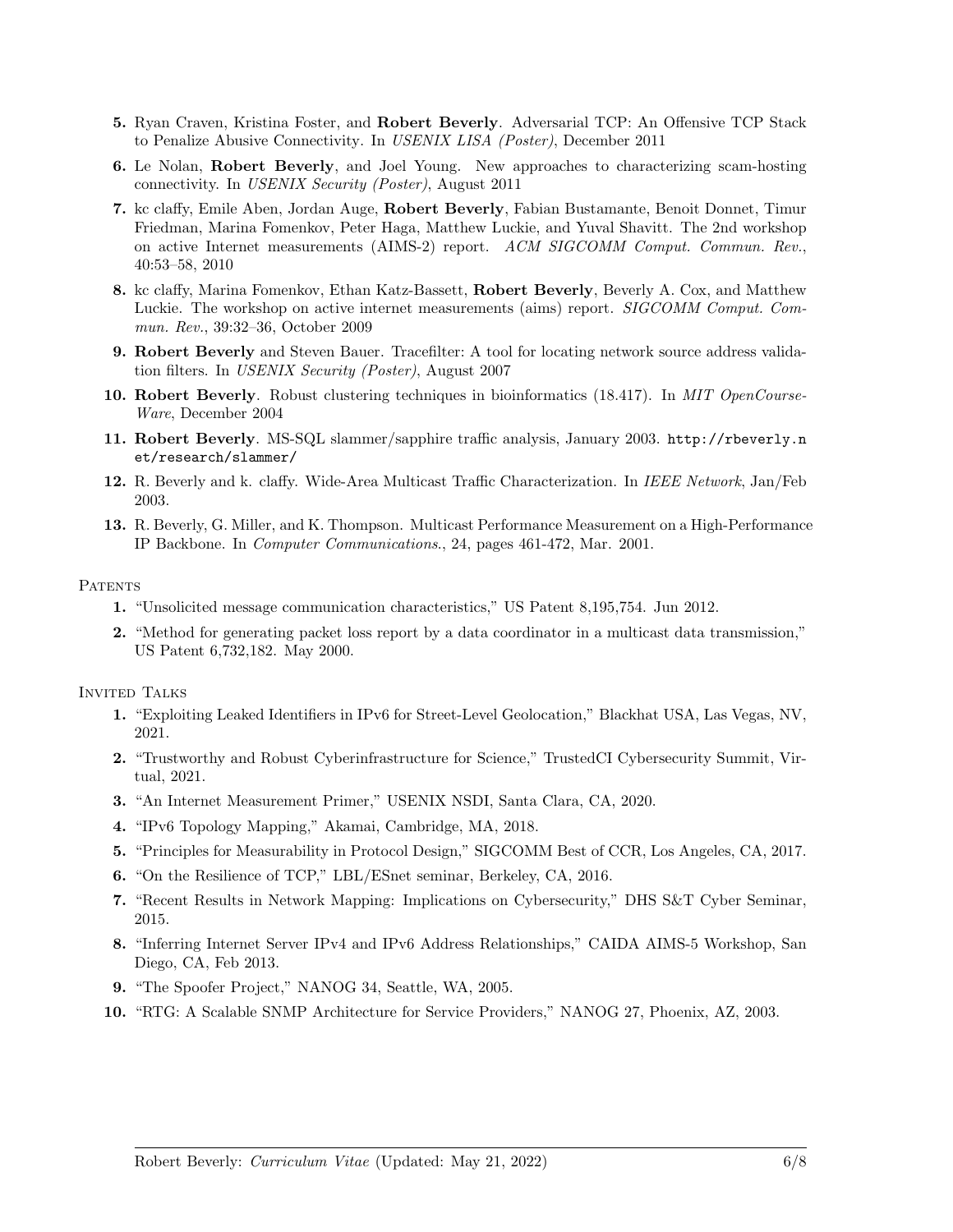#### **SERVICE**

- 1. Technical Program Committee Co-Chair: IMC 2019.
- 2. Technical Program Committee Co-Chair: PAM 2018.
- 3. General Chair: ACM Hotnets 2010.
- 4. General Chair: ACM SOSR 2016.
- 5. Digital Forensics Challenge Chair: DFRWS 2016.
- 6. Review Task Force TPC Member: IMC 2021.
- 7. Program Committee: PAM 2022, ACM IMC 2020, ACM CoNEXT 2020, ACM CoNEXT 2019, ACM IMC 2018, PAM 2018-2019, ACM IMC 2017, ACM IMC 2015, PAM 2015-2016, DFRWS 2012-2017, ACM IMC 2010, IEEE NGNI 2010-2011, CEAS 2009.
- 8. Program Review: NSF ACI/OAC, NSF CNS/NeTS/SaTC 2008-2018, GENI 2008-2009.
- 9. External Reviewer: IEEE ToIT 2016, IEEE Privacy and Security 2010-2012, IEEE ToN 2008-2015, ACM CCR 2008-2014, SECON 2009, ACM TISSEC 2008, USENIX SysML 2007, IEEE TDSC 2006, IEEE TPDS 2006, IEEE Sarnoff 2007, MIT CSW 2005-2006.

### Advising

- 1. Postdoc:
	- Dr. Thomas Krenc (from TU Berlin)
	- Dr. Justin Rohrer (from University of Kansas)
- 2. PhD Dissertations:
	- Taha Albakour, TU Berlin, expected 2024. (Committee member).
	- Dr. Kayla Afanador, "A Benchmark Framework and Support for At-scale Binary Vulnerability Analysis," 2021. (Committee member).
	- Dr. Thomas Krenc, "Revisiting the Interplay of Inter-Domain Traffic and Routing Policies," 2019. (Committee member).
	- Dr. Alan Bairley, "Efficient orchestration of data centers via comprehensive and applicationaware trade-off exploration,", 2016. (Co-advisor).
	- Dr. Ryan Craven, "Design and Evaluation for the End-to-End Detection of TCP/IP Header Manipulation," 2014. (Advisor).

3. Master's:

- 38 theses advised at NPS
- 19 theses co-advised at NPS
- 2 theses co-advised (external)

### **AWARDS**

- 1. ACM IMC Best Paper, 2021
- 2. IRTF Applied Networking Research Prize (ANRP), 2019
- 3. ACM Best of CCR, 2017
- 4. John Jay Schieffelin Award for Teaching Excellence, 2017
- 5. ACM IMC Best Paper, 2015
- 6. John Jay Schieffelin Award for Teaching Excellence, Top 5%, 2015
- 7. PAM Best Paper Finalist, 2013
- 8. John Jay Schieffelin Award for Teaching Excellence, Top 5%, 2013
- 9. John Jay Schieffelin Award for Teaching Excellence, Top 5%, 2011